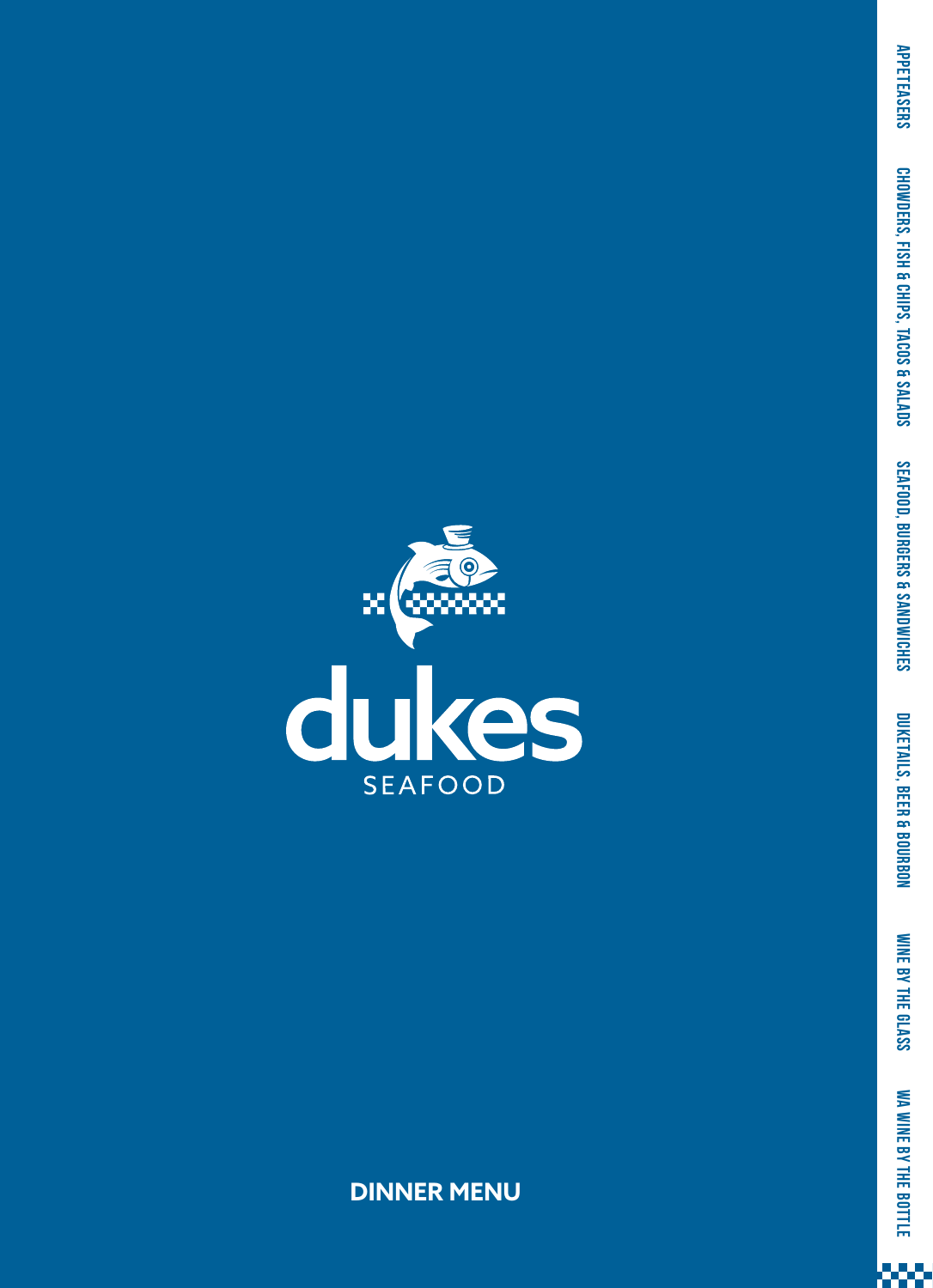



## **APPETEASERS & SHARED PLATES** *Everyone loves a tease*

#### **Dungeness Crab "Un"Cake**

Lots of Crab, cake not so much with homemade zesty lime aioli\* 16<sup>90</sup> *Voted best crab cake in Seattle - 2019*

#### Coco Loco Prawns

Coconut encrusted Wild Mexican Pacific Prawns with homemade sweet chili sauce 1390

#### Hannah's Halibut Quesadilla

Lightly blackened with cucumber pico de gallo, Parmesan/Asiago cheeses and wasabi aioli\* 1490

The best of both worlds! Five signature Bloody Mary Wild Prawns and five sweet and succulent Dungeness Crab Maris legs with our famous Bloody Mary cocktail sauce 22<sup>90</sup> Served on bite–sized tasty Essential Baking Co. rosemary bread, basil pesto and sliced tomato\* 14<sup>90</sup>

Laura Chenel goat cheese, homemade pesto, sliced tomato with a hand stretched flour tortilla 990 Try with Wild Mexican Pacific Prawns 1390

#### Super Calamari Steak Strips

Tender, large squid steaks cut in house and made-to-order with homemade tequila lime aioli and wasabi aioli for dipping\* 1190

> One Alaska Weathervane Scallop & one Wild Mexican Prawn, both wrapped in nitrite-free bacon, drizzled with organic herb maple butter sauce\* 7<sup>90</sup>

### Topless Wild Alaska Salmon Sliders

Organic herb marinated Wild Mexican Pacific Prawns, grilled and served with citrus vinaigrette and an organic avocado salad \* 1390

#### Goat Cheese & Pesto Quesadilla **V**

#### Hudson's Finger Lickin' Chicken Strips Organic, non-GMO, free-range chicken breast, homemade with BBQ and honey mustard sauces for dipping 1290

#### "The Duke" Crabby Prawn Cocktail **GF**

We believe in food with incredible flavor. We believe in healthy, nutritious food with no chemicals, no additives, no junk. We also believe in sustainable food including all of our tasty seafood. As you can see by my photo, we don't take ourselves too seriously. However, I want you to know that we take your food seriously. Thanks for coming to Duke's.

Dubi

### Prawns Del Cabo Wabo **GF**

## **TINY BITES**

Homemade recipe using organic, cagefree local ½ egg with fresh WA Coast Dungeness Crab\* 390

### <sup>GF</sup> Seafood Nosh Bite

### Dungeness Crabby Deviled Egg **GF**

### "Baby" Crabby Prawn Cocktail **GF**

One Wild Prawn and One Dungeness Crab Maris leg in our famous Bloody Mary cocktail sauce 540



GF Gluten-free Sustainable salmon Sustainable salmon Sustainable salmon Sustainable Sustainable Sustainable Sustainable Sustainable Sustainable Sustainable Sustainable Sustainable Sustainable Sustainable Sustainable Sustai

\*Consuming raw or undercooked meats, poultry, seafood, shellfish or eggs to your specification may increase your risk of food borne illness, especially if you have certain medical conditions.

**V** Vegetarian

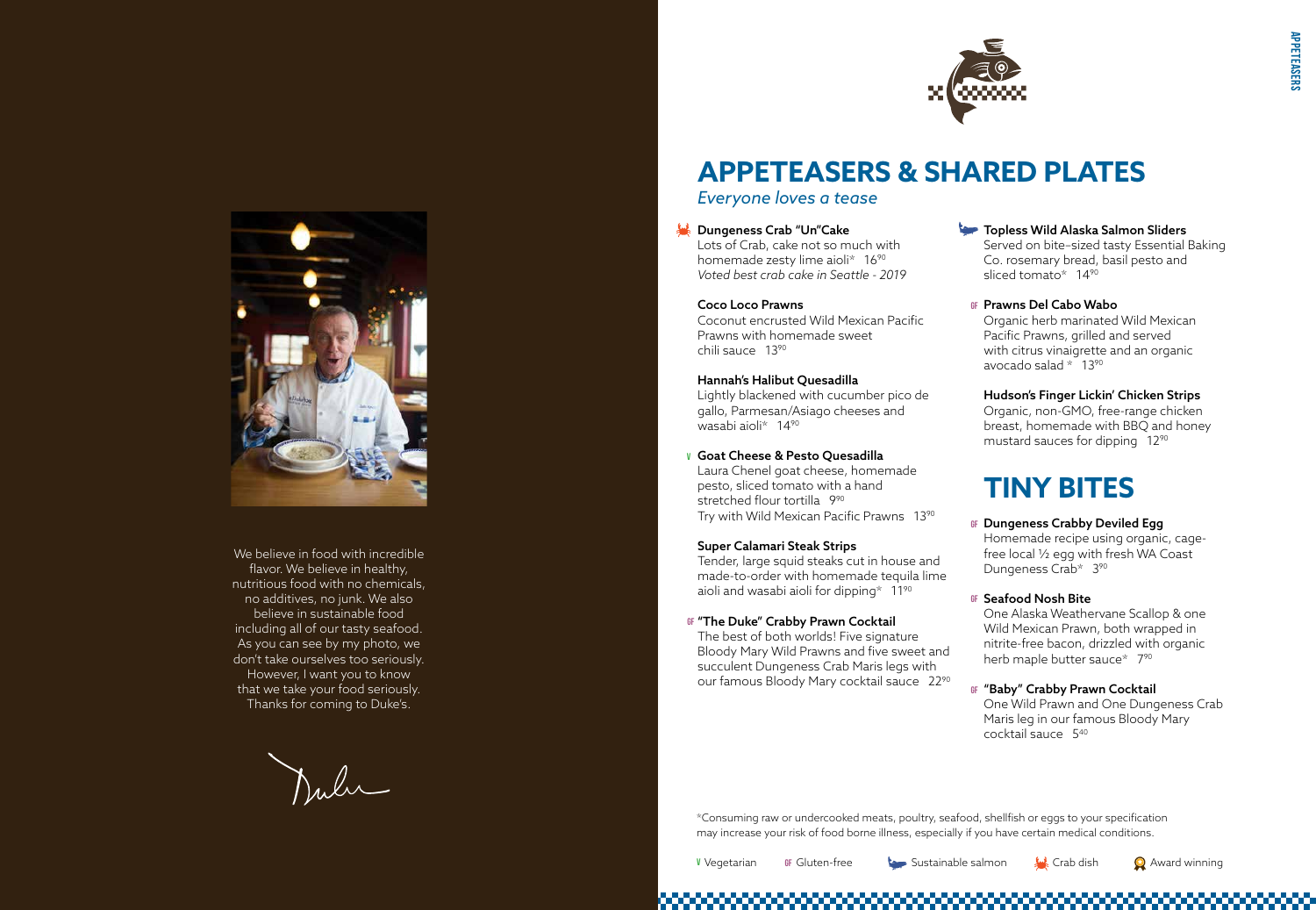# **FISH & CHIPS**

*Will put a smile on your face*

Blue North Pacific Cod lightly panko breaded with Duke's favorite beer, Mac & Jack's, with homemade tartar sauce\* 2 Pc 23<sup>90</sup> | 1 Pc 18<sup>90</sup>

### Oh My Cod! Fish & Chips

Wild Alaska Halibut lightly panko breaded with Duke's favorite beer, Mac & Jack's, with homemade tartar sauce\* 2 Pc 28<sup>90</sup> | 1 Pc 21<sup>90</sup> Wild Alaska Rockfish, sweet Thai chili marinade, sharp white cheddar, mango chutney, tequila lime aioli, cucumber pico de gallo 2 Tacos 24<sup>90</sup> | 1 Taco 19<sup>90</sup>

### Her Majesty Halibut & Chips

Lightly blackened Blue North Pacific Cod with feta, tequila lime aioli, organic avocado, Napa cabbage, cucumber pico de gallo 2 Tacos 23<sup>90</sup> | 1 Taco 18<sup>90</sup>

## **FISH TACOS** *Eat me, I'm delicious*

### Rockin' Rockfish Tacos

Dinghy (2oz)  $3^{90}$  | Small bowl (6oz)  $10^{90}$  | Large bowl (12oz)  $17^{90}$  | Tureen (18oz)  $21^{90}$ Try any of our chowders in a sourdough bread bowl - Add 290

- Ragin' Cajun Chicken Corn Chowder **GF GF** Lightly blackened organic chicken and Creole seasoning with sweet corn
- <sup>GF</sup> Chowder Samplers

Single Dinghy  $3^{90}$  | Double Dinghy  $7^{60}$  | Triple Dinghy  $10^{90}$  | Quad Dinghy  $13^{90}$ 

### Sailor Boy Sea Cod Tacos

**GF North By Northwest Seafood Chowder** Wild Alaska Copper River Salmon, Alaska

Organic mixed greens, crumbled bleu cheese, fresh orange and grapefruit, Amy's candied pecans, tarragon vinaigrette 10<sup>90</sup> | 14<sup>90</sup>

# **CHAMPION CHOWDERS**

### *3-time Seattle chowder cook-off winner*

Sweet caper vinaigrette, nitrite-free bacon, toasted almonds, egg, diced tomatoes, Parmesan/Asiago cheeses 10<sup>90</sup> | 14<sup>90</sup>

Fresh romaine chopped in house daily, homemade Caesar dressing 10<sup>90</sup> | 14<sup>90</sup> *Seattle Times winner* Blackened Wild Salmon Caesar\* 2190 | 2590 Grilled Organic Chicken Caesar\* 16<sup>90</sup> | 19<sup>90</sup>

Fresh chopped romaine with homemade "Nothing But Blue Sky" bleu cheese dressing, organic avocado, sliced tomato 10<sup>90</sup> | 14<sup>90</sup>

All natural, New England style with nitrite-free bacon, creamy and herby

> Loads of Dungeness Crab atop locally grown hydroponic bibb lettuce, nitritefree bacon, toasted almonds, bell peppers and teardrop tomatoes, olive oil-honeyraspberry vinaigrette 21<sup>90</sup>

Halibut, Blue North Cod – cioppino style

Nitrite-free bacon, chopped egg, tomatoes, organic avocado, homemade "Nothing But Blue Sky" bleu cheese dressing\* 23<sup>90</sup> | 27<sup>90</sup> Grilled Organic Chicken Cobb<sup>\*</sup> 19<sup>90</sup> | 23<sup>90</sup>

### <sup>GF</sup> | Hear the Ocean Fresh Salad

Lobster Mobster Pernod Chowder Grand Duchess of all Chowders with baby Langostinos, sweet potatoes

## **SUMPTUOUS SALADS** *For a fit, healthy body*

### **W** OF Wild Child Mixed Greens **GF**

NW Coast Dungeness Crab and Wild Mexican Pacific Prawns with bleu cheese crumbles, organic avocado, cucumber pico de gallo 19<sup>90</sup> | 23<sup>90</sup>

Sautéed seasonal vegetables, caramelized peppers and onions, organic baby red potatoes, fresh garlic, organic herbs in a roasted tomato broth\* Large 14<sup>90</sup> | Tureen 19<sup>90</sup>

### All Hail Caesar Salad

Laura Chenel goat cheese, homemade pesto, sliced tomato with a hand stretched flour tortilla 9<sup>90</sup>

Vegan Veggie Sandwich & Salad **GF V** Impossible burger on olive oil grilled rosemary bread, avocado, veganaise, organic bibb lettuce, fresh tomato, organic mixed greens salad, tarragon vinaigrette 18<sup>90</sup>

Organic mixed greens, crumbled bleu cheese, fresh orange and grapefruit, Amy's candied pecans, tarragon vinaigrette 10<sup>90</sup> | 14<sup>90</sup>

### Out of the Bleu Caesar Salad

Blue North Pacific Cod lightly panko breaded, Mac & Jack's, homemade tartar sauce with cup of Award Winning Clam Chowder\* 2 Pc 2990 | 1 Pc 2490

## **SEAFOOD SALADS** *Will improve your morale*

### GF "Un"Chopped Seafood Salad

Wild Alaska Halibut lightly panko breaded, Mac & Jack's, homemade tartar sauce with cup of Award Winning Clam Chowder\* 2 Pc 34<sup>90</sup> | 1 Pc 28<sup>90</sup>

Skewered and seared Wild Alaska Weathervane Scallops and Wild Mexican Pacific Prawns with cashews, organic avocado, tomato, feta, basil, lemon, olive oil. Try it Duke's way, have it chopped and tossed\* 1990 | 2390

### Sailor Boy Sea Cod Taco Combo Choose a starter Wild Child Lightly blackened Blue North Pacific Cod taco, cup of Award

Winning Clam Chowder\* 25<sup>90</sup>

Award Winning Clam Chowder **GF GF**



Organic, non-GMO, Free-Range Grilled Chicken Breast 7<sup>90</sup> · Calamari\* 6<sup>90</sup> Wild Mexican Pacific Prawn & Scallop Skewer\* 8<sup>90</sup> · Blackened Wild Alaska Salmon\* 11<sup>90</sup> Dungeness Crab "Un"Cake 9<sup>90</sup> · Fresh NW Coast Dungeness Crab 8<sup>90</sup>

## **VEGETARIANS UNITE** *Celebrate health & goodness with tasty fresh vegetables*

### Plenty of Iron Spinach Salad **GF**

### "Grab Your Bibb" Dungeness Crab Salad **GF**

### Blackened Wild Alaska Salmon Ty Cobb **GF**

## **COMBO WOMBOS**

### *Two is better than one*

### Oh My Cod! Fish & Chips

### Vegan Veggie Stew **V GF**

### Goat Cheese & Pesto Quesadilla **V**

### Rockin' Rockfish Taco Combo Wild Alaska Rockfish taco,

cup of Award Winning Clam Chowder\* 2690

### Wild Child Mixed Greens **GF V**

### Her Majesty Halibut & Chips Crab Cake Patty Duke Combo

Dungeness Crab Un-cake on Essential Baking Co. brioche bun, cup of Lobster Pernod Chowder, sweet potato fries\* 2590

### Chowder & Salad Combo

Mixed Greens, Spinach, Caesar or Out of the Bleu Caesar and a small bowl of any of our chowders 1990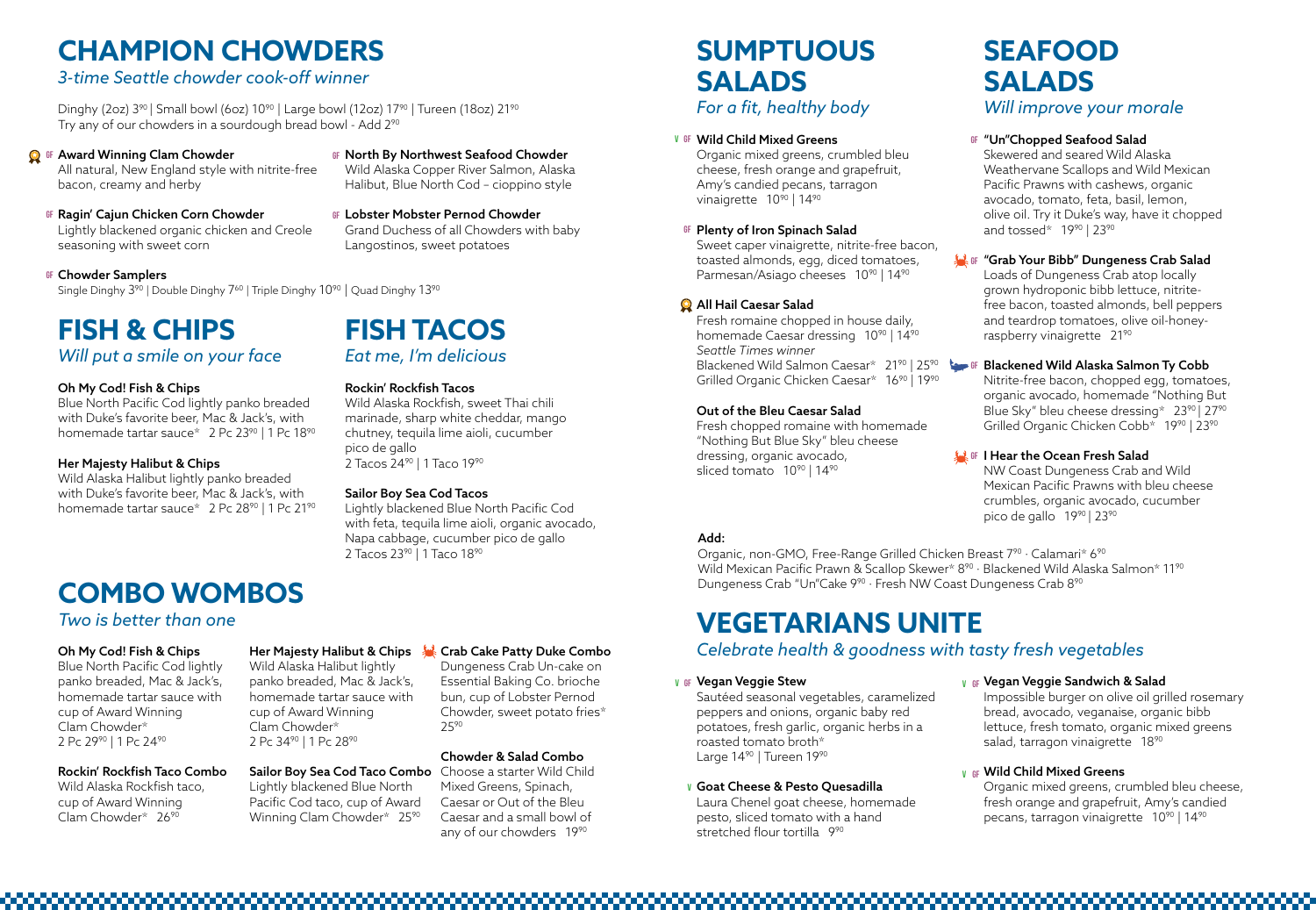## **HEAVENLY HALIBUT**

### Dungeness Crab Stuffed Just For The Halibut

### *It's what you'll eat in Heaven*

Stuffed with Dungeness Crab, Wild Mexican Pacific Prawns, Havarti, Parmesan and Asiago cheeses, homemade pretty pesto accent\* 3890

Wild Alaska Salmon, Halibut, Cod, Wild Mexican Pacific Prawns and Dungeness Crab\* 28<sup>90</sup> | 24<sup>90</sup>

### Stuffed & Puffed Prawns\*

Macadamia encrusted with a hazelnut beurre blanc\* 3890 *Voted best new seafood entrée - 2019*

# **WILD SHELLFISH**

*It's ok to be a little shellfish*

### Dungeness Crab "Un"Cakes

Crab "Un"Cake, skewered Alaska Weathervane Scallops & Wild Mexican Pacific Prawns, zesty lime aioli\* 31<sup>90</sup>

Lots of Crab, cake not so much, zesty lime aioli and served with organic baby red potatoes and seasonal vegetable\* 3190

Oh So Blueberry & Goat Cheese Wild Salmon Oregon "Duke" variety blueberries, Laura Chenel goat cheese\* 36<sup>90</sup>

### The Pope's Seafood Cioppino

Pretty Pesto Wild Alaska Salmon **GF** Sustainably caught with homemade basil and almond pesto\* 36<sup>90</sup>

Stuffed with Dungeness Crab, Wild Mexican Pacific Prawns, Havarti, Parmesan and Asiago cheeses, homemade pretty pesto accent\* 36<sup>90</sup>

Stuffed with Dungeness Crab, Wild Mexican Pacific Prawns, Havarti, Parmesan and Asiago cheeses, homemade pretty pesto accent\* 2990

**Duke's Favorite Pasta with** Wild Alaska Salmon

### Prawn, Scallop & Crab "Un"Cake Mixed Grill

# **COPPER RIVER SUCCULENT SALMON**

### *"If I had one thing to eat in this world, it would be Wild Alaska Salmon"*

Dungeness Crab Un-cake on Essential Baking Co. brioche bun, melted Havarti, nitrite-free bacon, chipotle aioli, organic avocado, tomato and bibb lettuce, sweet potato fries 1990 Add cup of Lobster Pernod Chowder 25<sup>90</sup>

### Savory Chipotle Wild Salmon Sandwich\*

Silky Sensual Pan Seared Wild Salmon **GF** Ginger and basil encrusted, pan seared with fresh herbs and Grand Marnier, balsamic infused beurre blanc\* 3690

### Off the Hook Stuffed Salmon

Tillamook Extra sharp white cheddar, fresh baked bun from Essential Baking Co. 18<sup>90</sup> | Duke Jr 14<sup>90</sup>

Fresh organic avocado, chipotle aioli, nitritefree bacon, melted Havarti 19<sup>90</sup> | Duke Jr 15<sup>90</sup>

Lightly blackened Wild Salmon on linguini pasta with basil, garlic cream, caramelized peppers and onions 3690 *Gluten free pasta available*

### Savory Chipotle Wild Salmon Sandwich

Fresh organic avocado, tomato, chipotle aioli, crispy bacon on Essential Baking Co. rosemary bread\* 3290

> \*Consuming raw or undercooked meats, poultry, seafood, shellfish or eggs to your specification may increase your risk of food-borne illness, especially if you have certain medical conditions.



We have sourced, arguably, the best burger in the world. Our beef is all grassfed from Australia and the brioche-style bun was perfected by the bakers at The Essential Baking Co. Trust us, one bite and you will be saying . . it's so good!

### **V** of Vegan Veggie Sandwich & Salad

Choose any small bowl of chowder, a starter salad and any one item below 34<sup>90</sup>

"If it's not DukeWorthy® we don't do it."

### Holy Halibut Macadamia\* **GF**

## **GOURMET SANDWICHES**  *The Earl of Sandwich would enthusiastically endorse these recipes*

### **K** Crab Cake Patty Duke Sandwich\*

Fresh organic avocado, tomato, chipotle aioli, crispy bacon on Essential Baking Co. rosemary bread 3290

## **GRASS FED BURGERS** *"Somebody get me a Cheeseburger"* - Steve Miller Band

No antibiotics, hormones or growth stimulants ever! Ground sirloin served with homemade mayo, fresh Walla Walla sweet onions, fresh sliced tomato

and local hydroponically grown Bibb lettuce.

### Duke's "Extra Sharp" Cheddar Cheeseburger\*

### BBQ Bacon Bleu Cheese Burger\*

Nitrite-free bacon, homemade BBQ sauce, bleu cheese crumbles and a side of "Nothing But Blue Sky" bleu cheese dressing 1990 | Duke Jr 1590

### "North of California" Havarti Cheeseburger\*

\*Available on request: Chef 's Vegan Veggie Sandwich & Gluten-free buns

> Impossible burger on olive oil grilled rosemary bread, avocado, veganaise, organic bibb lettuce, fresh tomato, organic mixed greens salad, tarragon vinaigrette 1890

### "Screaming Good" Grilled Chicken Sandwich

Organic, non-GMO, free-range grilled chicken breast on Essential Baking Co. rosemary bread, nitrite-free bacon, organic avocado, tomato, melted Tillamook Extra sharp white cheddar and Havarti 1890

- Duke



# **THREE COURSE DINNER**

## *A feast you won't soon forget*

One Rockin' Rockfish Taco\* One Sailor Boy Sea Cod Taco\* Two Piece Oh My Cod! Fish & Chips\* Coco Loco Prawns\* Duke Jr. Cheeseburger\* One Dungeness Crab "Un"Cake\*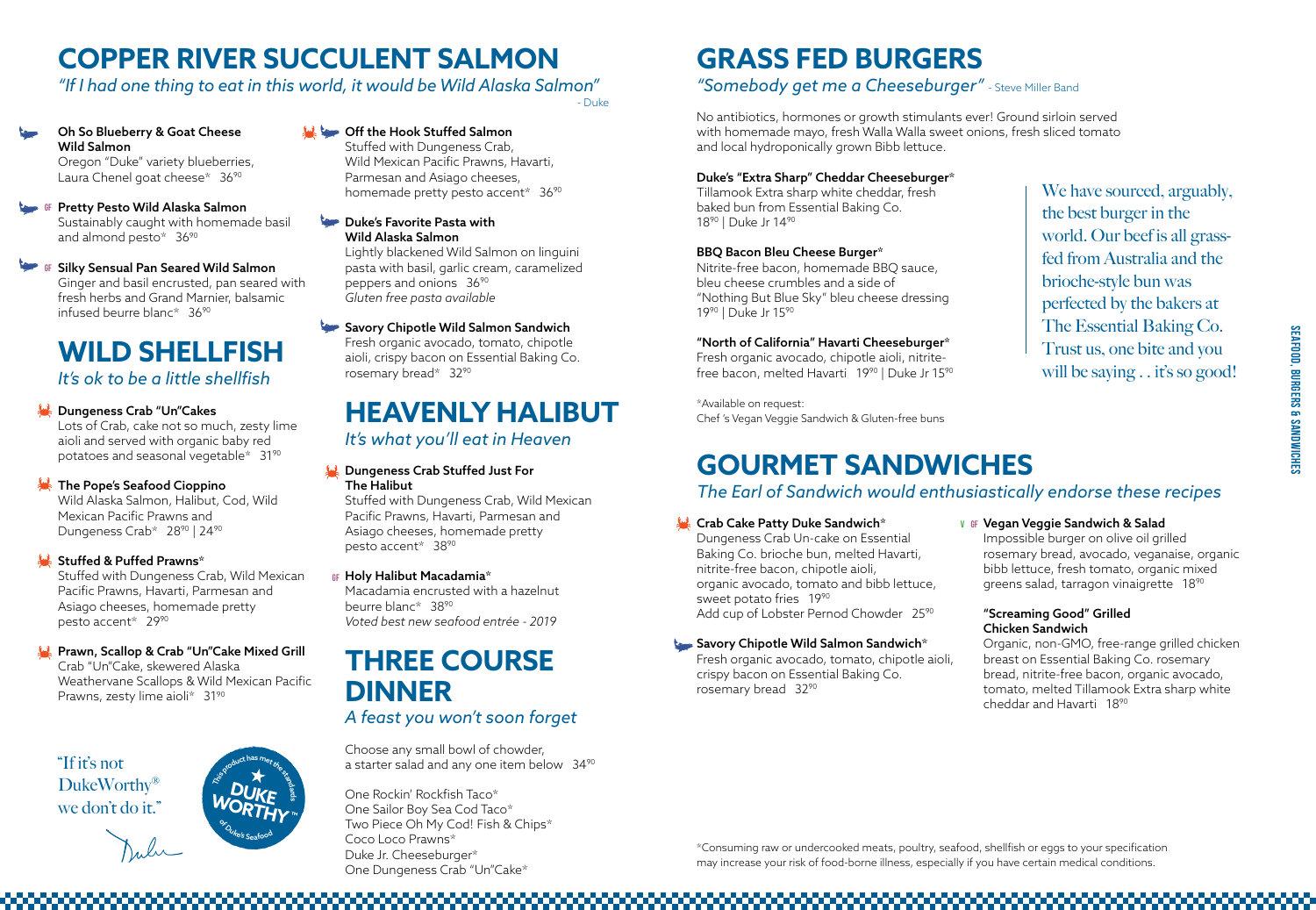## MARGARITAS

### Imperfect "Scratch" Margarita

El Jimador 100% Agave Reposado tequila, Cointreau, major lime squeeze, salted rim

### Blood Orange Margarita

Milagro 100% Agave Reposado tequila, Solerno Blood Orange liqueur, fresh lime and orange, homemade sour, red sugar and salted rim, on the rocks *Voted most unique margarita - 2019*

## **MUST HAVE MULES**

Ketel One Vodka, Mount Gay Black Barrel Rum and Deep Eddy Sweet Tea Vodka, fresh lemons, splash of lemonade, cola 12<sup>90</sup>

\*Served with the Original Cock 'n Bull Ginger Beer in a copper mug

### Tito's Moscow Mule

Ketel One Citroen Vodka - DukeWorthy pour, vigorously shaken and served "up" with a lemon twist. No Vermouth Ever! 13<sup>40</sup>

Tito's Handmade Vodka with fresh limes

### Sunny Slope Nectarine Mule

44° North Sunnyslope Nectarine Vodka with fresh limes and hint of basil

Each year Duke travels to KY to personally blend and hand select our own batch of Woodford Reserve bourbon. A classic recipe shaken with Carpano Antica and Bigallet Amer, this bourbon was selected for its "candy store" flavor and characteristics 14<sup>90</sup>

## CLASSIC COCKTAILS

### Not for Long Island Iced Tea

Duke's Single Barrel Selection of Hudson Bourbon - the 1st and only whiskey made in NY since Prohibition, Regan's orange bitters served with an oversized ice cube 13<sup>90</sup>

### Oh Mai Tai!

Mount Gay Black Barrel rum, Cointreau, fresh lime, pineapple and orange juice, float of Myers's Dark rum 1190

Classic recipe using High West Rendezvous Rye, Regan's orange bitters, spray of St. George Absinthe, honey syrup 12<sup>90</sup>

### Thre3 John's Martini

Woodinville Whiskey Co. with toasted Applewood staves, made-in-house sour, egg white, shaken and strained 12<sup>90</sup>

### Spanish Style G&T

The Botanist Islay Gin, Giffard grapefruit liqueur, fresh cucumber and lime with Fever Tree tonic 1240

## **BOURBON & BROWN**

### Duke's Woodford Reserve Manhattan

**Blueberry Lemonade** Barnes & Watson Iced Tea *Organic & Certified Fair Trade* Arnold Palmer (Iced Tea & Lemonade) Torani Cherry Lime Soda Torani Peach Iced Tea Tazo Hot Tea Caffe Ladro *Organic & Certified Fair Trade* 

### New York Old Fashioned

### Salt Lake Sazerac

### Woodinville Whiskey Sour

## **BEER, CIDER & HARD SELTZER**

### DRAFT

Mac & Jack's African Amber Lagunitas IPA Fremont Brewing (Rotating) Manny's Pale Ale DRU BRU Pilsner Bale Breaker Top Cutter IPA Coors Light

## BOTTLES & CANS

Corona \$1 Miller High Life (7oz Bottle) \$3 Rainier (16oz can) **GF** Ghostfish Brewing Co. Clausthaler (N/A)

## CIDERS & HARD SELTZERS

Anthem Cider **GF** Avid Blackberry Cider **GF** White Claw Mango Seltzer **GF**

San Juan Huckleberry Seltzer **GF**

Cola, Lemon–Lime, Root Beer, Diet Cola (non-GMO, Vegan, Preservative Free, Kosher)

San Benedetto Sparkling Water

Cock 'n Bull Ginger Beer

Red Bull Energy Drink

- Fever Tree Ginger Ale (non-GMO) **GF**
- Fever Tree Tonic (non-GMO) **GF**

Fresh Squeezed Lemonade

Fresh Squeezed Strawberry Lemonade

## **REFRESHING THIRST QUENCHERS** *Virgin beverages to cool down, warm up or just sip to enjoy*

GF Rocky Mountain Soda Co. -

# **DUKETAILS**

*Some of our "Duketails" are muddled, some shaken, some on the rocks and others served straight up. No matter your choice, all are unique handcrafted concoctions not found anywhere else. All 1190*

### IN HOUSE INFUSIONS

### Duke's Famous Bloody Bloody Mary

New Amsterdam vodka infused with roasted garlic and onions, black peppercorns, bell peppers, lemons and limes, mixed with Demitri's All-Natural Bloody Mary Seasoning, garnished with two jumbo prawns *Our best selling Duketail ever*

### Cucumber Mojito

New Amsterdam vodka infused for 3 days with cucumber, muddled with fresh mint, limes and cucumber, with a splash of homemade sour and soda, sugared rim *We started the cucumber craze*

## LIVELY LIBATIONS

### Grapefruit Nirvana

Deep Eddy grapefruit vodka with all natural agave nectar, muddled fresh grapefruit, splash of fresh squeezed lemonade, ½ sugared rim

### Orange Is The New Mojito

Sailor Jerry 92 Proof Spiced Rum with fresh oranges and mint, homemade sour, splash of soda

### The Duke & The King

Hendrick's Botanical Gin with Giffard Wild Elderflower liqueur, homemade sour and fresh basil, vigorously shaken and served "up"

### Blueberry Lemon Drop

Smirnoff Blueberry vodka, fresh lemon, Oregon "Duke" variety blueberries, splash of homemade sour and lemonade, sugared rim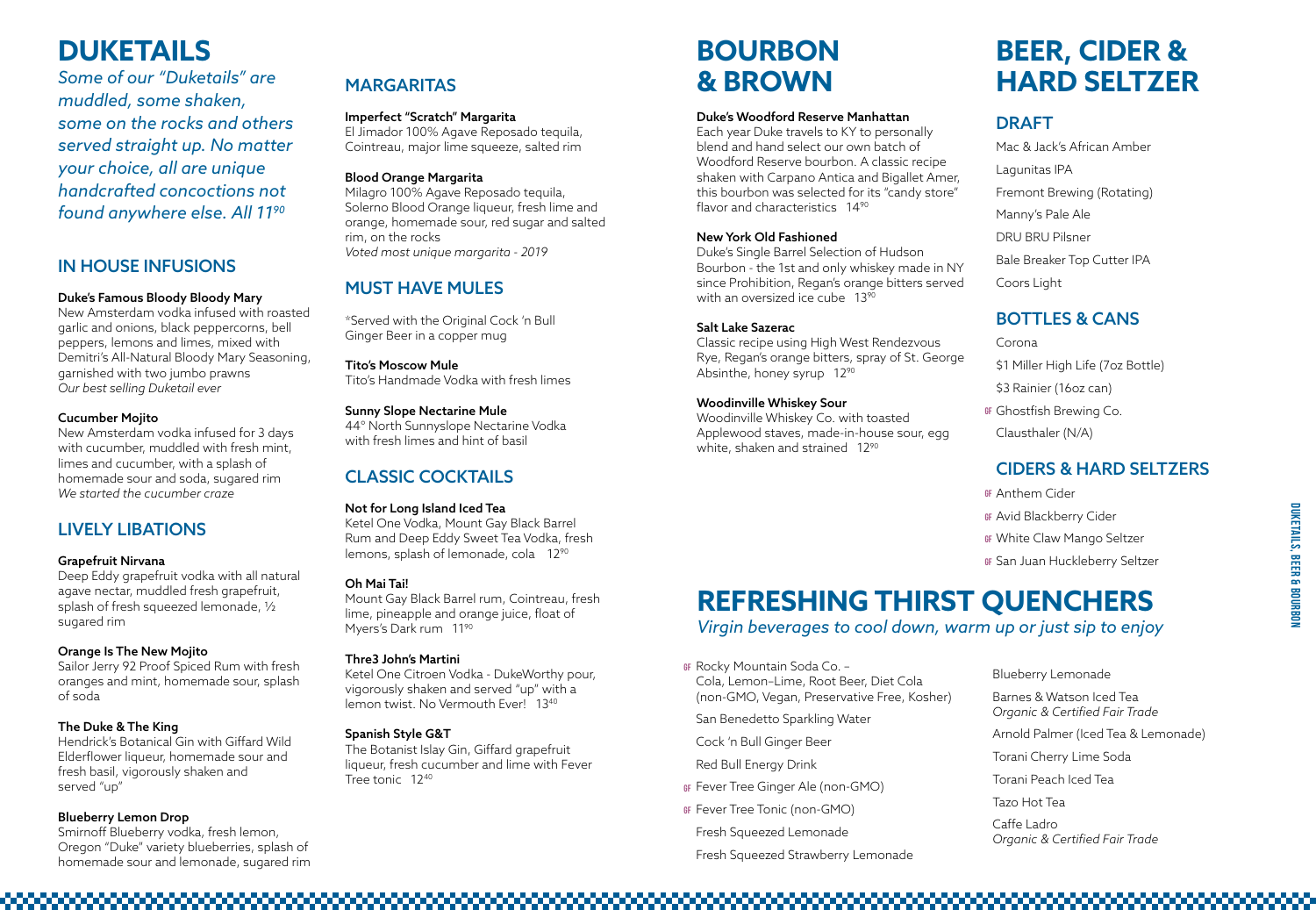

## **WINE**  *BY THE GLASS* 6oz | 9oz | Bottle

### **BUBBLY**

### Pinot Grigio, Hogue Cellars, Columbia Valley

Fresh and versatile with flavors of pear and guava and a crisp finish 920 | 1240 | 36

### Pinot Gris, King Estate, Willlamette Valley

91 points! Balanced and crisp with tangerine, lemon and pineapple, with a clean finish from our neighbors to the south 990 | 1340 | 39

### Sauvignon Blanc, Chateau Ste. Michelle Horse Heaven Vineyard, Horse Heaven Hills

Spritely tropical fruit flavors, heightened grapefruit accents with a long, crisp finish 990 | 1440 | 39

### Sauvignon Blanc, Black Stallion, Napa Valley

Hand-crafted from diverse Napa Valley vineyards, this medium-bodied wine boasts bright fruit with a lingering finish 1040 | 1390 | 41

### Sauvignon Blanc, Kim Crawford, Marlborough, NZ

Vibrant and balanced, this deep red wine boasts ripe red fruits and supreme drinkability 9<sup>40</sup> | 12<sup>90</sup> | 37

Full, fresh and juicy wine with vibrant acidity featuring tropical fruit flavors with passion fruit, melon, and grapefruit 1090 | 1440 | 43

## RED

Cabernet Sauvignon, House - Canyon Road 920 | 1240 | 36

### Cabernet Sauvignon, Ross Andrew Glaze, Columbia Valley

From the acclaimed Long Shadows portfolio, this well-structured, deep, complex wine offers a wonderful spectrum of dark fruits balanced by a long and silky finish  $11^{90}$  |  $15^{40}$  |  $44$ 

Incredibly pure and balanced with concentrated dark fruit and a silky, lush palate 990 | 1340 | 39

> Heritage "field blend" of Zinfandel, Cabernet Sauvignon, Syrah, Petite Syrah, and Charbono, features enticing aromas and persistent flavors for a smooth and luscious finish  $14^{90}$  |  $18^{40}$  | 56

Malu

### Cabernet Sauvignon, Browne Family, Columbia Valley

Fresh and clean with hints of honey, citrus and green apple Split (187ml) 9<sup>90</sup> | 39

> Inky red, almost black in color, this classic Cabernet is full bodied and screaming with flavor using only estate fruit with silky smooth tannins 1290 | 1640 | 48

### Merlot, Mercer Family Vineyards, Horse Heaven Hills

Made by Jean-Charles Boisset with 100% Pinot Noir grapes, seductively refreshing, tender with crisp flavors Flute 9<sup>90</sup> | 38

## **WHITE**

Using sustainable farming methods, this big, bold Merlot uses only estate fruit from the highly sought after Horse Heaven Hills AVA 990 | 1340 | 39

### Malbec, Waterbrook, Columbia Valley

Alluring flavors and aromas of white peach with great texture and balance 9<sup>90</sup> | 13<sup>40</sup> | 39

### Pinot Noir, WillaKenzie Estate, Willlamette Valley

Tremendous red fruit intensity with wonderful concentration and length 1090 | 1440 | 43 *Certified Salmon Safe for 10+ years* 

Perfectly pink with full flavors of fresh cherries and crisp watermelon with lip smacking acidity 9<sup>90</sup> | 13<sup>40</sup> | 39

### Red Blend, Conundrum by Caymus

Made by the famous Wagner family in Napa Valley. Serious yet down to earth and fills the pallet with bright fruit flavors 990 | 1340 | 39

"We invented wine by the glass in 1976 at the original Duke's Bar & Grill in the lower Queen Anne area of Seattle. I remember the minute that it came to me: I was sitting in the Henry Africa's restaurant in San Francisco drinking a Chablis. It struck me all of a sudden that we should offer great tasting wine, not just jug wine that you could only order by the bottle. No one had done it before. And, now it's everywhere!"



### Red Blend, Nine Hats, Columbia Valley

### Red Blend, The Prisoner Wine Co. Napa Valley

### Prosecco, La Marca, Italy

### Sparkling, Treveri Brut, Yakima Valley

Locally made and sourced, this dry, fresh sparkling wine is balanced out by a cool, crisp finish Flute 890 | 35

### Sparkling Rosé, JCB Nº69 Brut Rosé, Burgundy, France

### Sparkling Rosé, Argyle Brut Rosé, Willamette Valley, OR

Bright, fruity and elegant with rose pedal aromas, delicate on the palate Bottle 58

Champagne, Veuve Clicquot Yellow Label, France Cheers to the Best Selling Premium Champagne in the World! Bottle 64

Chardonnay, House - Canyon Road 920 | 1240 | 36

### Chardonnay, Mark Ryan 'Lu + Oly', Columbia Valley

#### Chardonnay, Sonoma-Cutrer, Sonoma Coast/Sonoma County

One of America's favorite white wines, clean, tropical fruit, great balance, light vanilla oak finish 1240 | 1590 | 48

### Dry Rosé, Mark Ryan 'And Why Am I Mr. Pink' Columbia Valley

### Viognier, Dobbes Family Estate, Rogue Valley, OR

This single vineyard medium to full bodied Viognier is filled with aromas of peach and apricot followed by a juicy mouthfeel 990 | 1340 | 39 *\*Only 450 cases produced*

### Riesling, Chateau Ste. Michelle, Columbia Valley

Riesling characters of juicy peach, ripe pear and melon, subtle mineral notes 920 | 1240 | 36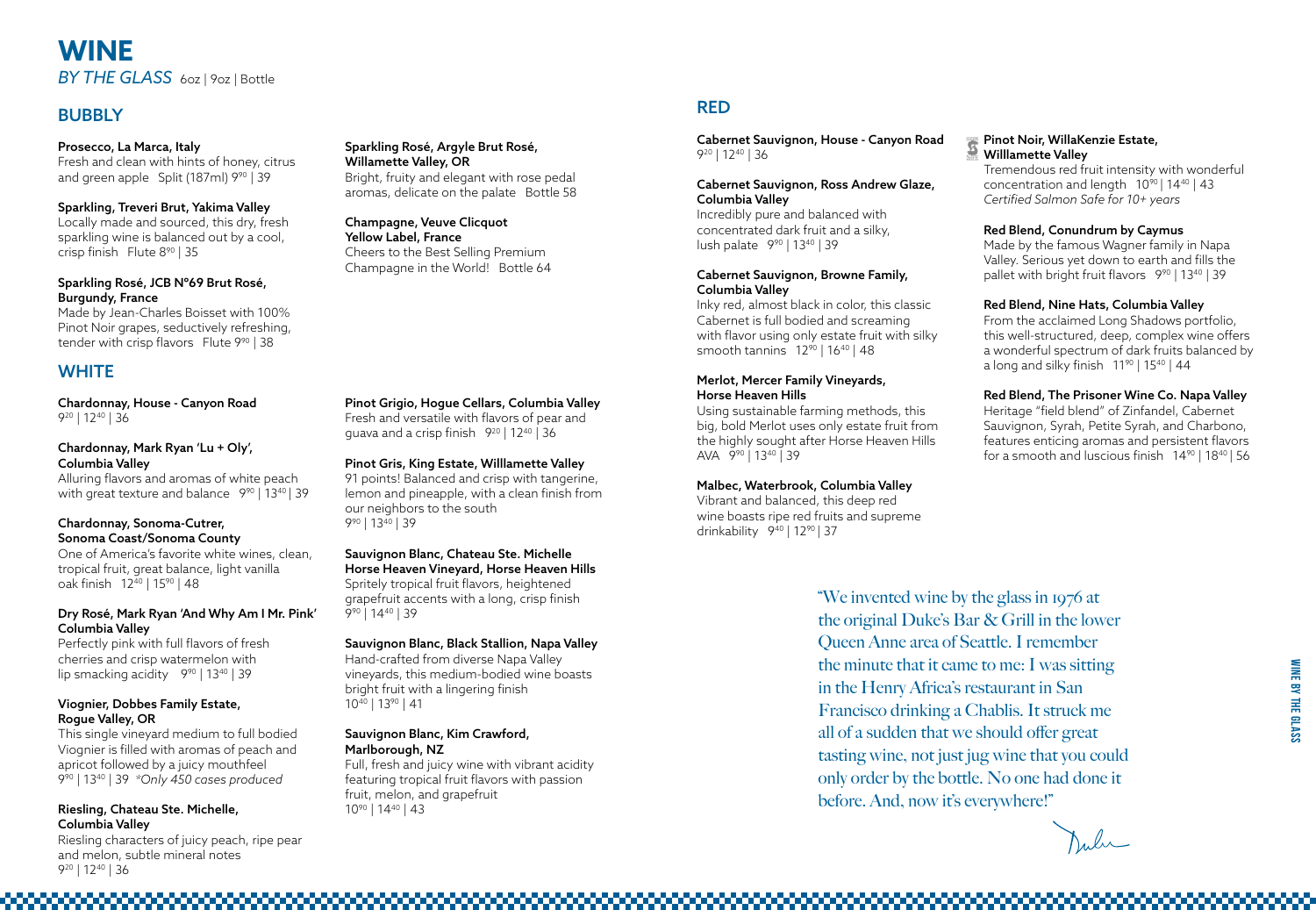**WA Wine By The Bottle**

WA WINE BY THE BOTTLE

### Dry Rosé, Browne Family, Columbia Valley

Small production, only estate fruit, Rhone varietal and 100% Grenache dry rose is pale pink in hue, shows aromas and flavors of cranberry, tangy strawberry, tart raspberry, minerality, bright acidity, clean finish 38

### Sauvignon Blanc, JM Cellars, Red Mountain

Sourced from the esteemed Klipsun Vineyard, stainless steel fermented, offers beautiful floral aromas, tropical fruit. Crisp and dry, perfect with any shellfish preparation 48 *Editor's Choice - Wine Enthusiast - 91 points*

### Pinot Gris, Ross Andrew, Columbia Gorge

2nd oldest Pinot Gris vines in Washington, meticulously managed Celilo Vineyard above the Columbia Gorge, vibrant and crisp with a touch of mineral 36

### Viognier / Roussanne, Darby "Le Deuce" Columbia Valley

A Viognier & Roussanne blend loaded with notes of citrus, white peach, honey and orange blossom 46 *Best white Rhône blend in WA - Seattle Magazine* 

### Viognier, Mark Ryan, Columbia Valley

Arguably the top Viognier in Washington, this luxurious medium-bodied white boasts ripe citrus while staying pure, clean and focused through the finish 56 *Mark Ryan Winery named one of Wine & Spirits Top 100 Wineries in the World again!* 

### Chardonnay, Sparkman Cellars, Columbia Valley

## **BY THE BOTTLE SMALL BATCH BOUTIQUE WINERIES OF WASHINGTON** Malbec, Fidelitas, Red Mountain

### **WHITE**

100% Chardonnay explodes on the palate with an avalanche of wild tropical fruits, creamy richness and minerality 54 *Wine & Spirits 2011 - Top 100 Wineries in the World*

### Chardonnay, Abeja, Washington State

Abeja = Spanish for bee, pronounced 'ah-BAYha.' Cool climate sites provide the fruit for this French oak Chardonnay. Elegant and rich with balanced acidity 62 *Wine Enthusiast* - *90 points* 

### RED

### Sangiovese, Novelty Hill, Columbia Valley

Acclaimed WA wine maker, Mike Januik, sources this fruit from their family owned estate vineyard, Stillwater Creek. Handpicked and fermented in small lots, this bright, ruby-red wine is delicate and medium bodied with polished tannins and a lively finish that lasts 44

### Tempranillo, Kennedy Shah Reserve, Yakima Valley

From the critically claimed Woodhouse Wine Group, an exciting varietal and wildly diverse when pairing with food, this well balanced 100% Tempranillo has flavors of ripe blackberry and plum while focused and harmonious with integrated tannins 56

### Syrah, Eight Bells Winery 8 Clones, Yakima Valley

Harvested from a small block within the famed Red Willow Vineyard, this aromatic standout wine blends 8 clones of Syrah and is smooth on the palate with a long finish 56 Seattle Met Magazine - *#23 of it's Top 100 WA Wines 2017*

Perhaps the best Malbec in Washington, this very limited wine has a slight bit of spice, deep dark color, with black cherry and blackberry flavors 66 *Charlie Hoppes named 2013 Winemaker of the Year - Seattle Magazine*

### Grenache, Sparkman Cellars, Columbia Valley

Part of the highly sought after and limited production wines by the Longshadows Wine Project, made by acclaimed Napa Valley vintner Randy Dunn. A sophisticated wine with an impressive balance of intensity and elegance while soft and rich on the palate 98 *Wine Advocate - 92+ points* 

Would it surprise you to know that Grenache is responsible for some of the most delicious and expensive wine in the world? Chris Sparkman imagines that grenache may one day be a secret weapon in Washington State's wine war on reality 48 *92 points - Wine Enthusias*t

### Cabernet Franc, Andrew Will, Columbia Valley

From their own Two Blondes Vineyard, this medium bodied wine is an amazing value and great with food. Winemaker Chris Camarada is recognized as one of the top producers of Cabernet Franc in the US 48

### Syrah, Darby "The Dark Side", Columbia Valley

Silky smooth with black cherry, chocolate and spice. A big and bold Syrah with dark color, great balance and depth 52 *Winemaker to Watch - Seattle Magazine*

### Red Blend, JM Cellars "Bramble Bump", Columbia Valley

Merlot, Cabernet Sauvignon, Mourvèdre, Malbec and Petit Verdot blended together to make one heck of a red. A labor of love from a Woodinville neighbor48 *"JM Cellars wines are first-class & reasonably priced" - Robert Parker's Wine Advocate*

### Red Blend, Mark Ryan "The Dissident", Columbia Valley

A primarily Cabernet based Bordeaux varietal blend, this remarkably elegant wine showcases fine, polished tannins with a deep, dark and inky color profile reflecting the wine's depth and power 64

### Red Blend, DeLille "D2", Columbia Valley

Named after the famed D2 Highway in Bordeaux, this predominantly Merlot and Cabernet Sauvignon blend explodes on the palate with deep dark fruit 78 *Top 100 Wines of WA - Seattle Met Magazine*

### Red Blend, Passing Time, Columbia Valley

A collaboration between former UW and NFL quarterback, Damon Huard, and Hall of Fame and former Miami Dolphin quarterback, Dan Marino. This wine has a linear focus and long finish with a nice grip of fine, smooth tannins to give it incredible structure 82 *Jeb Dunnuck - 94 Points Wine Advocate* - *93 Points*

### Cabernet Sauvignon, Gorman Winery "Old Scratch" Red Mountain

A beautifully rich and concentrated wine from owner/winemaker Chris Gorman is aged in French oak for 18 months using only 100% fruit from the highly sought after Red Mountain AVA 52 *Wine Spectator - 92 points*

### Cabernet Sauvignon, Dunham Cellars, Columbia Valley

Concentrated flavors with a lush palate of dark cherry and pomegranate, this exceptional value is made by one of the iconic producers in WA State 68 *Wine Advocate - 91 points* 

### Cabernet Sauvignon, Abeja, Columbia Valley

Stylish, elegant and impeccable balance accomplished by meticulous viticultural management and by utilization of a rare sorting system and gentle handling of the fruit. Customized practices for every lot no matter how small, and carefully selected French oak barrels 82 *Wine Advocat*e - *92 points* 

### Cabernet Sauvignon, Feather by Longshadows, Columbia Valley

Vineyards certified as Salmon-Safe use environmental practices that help protect water quality and habitat for fish and wildlife in our NW waters. Their wine grapes are grown using practices that use less water, natural pest controls and increase biodiversity.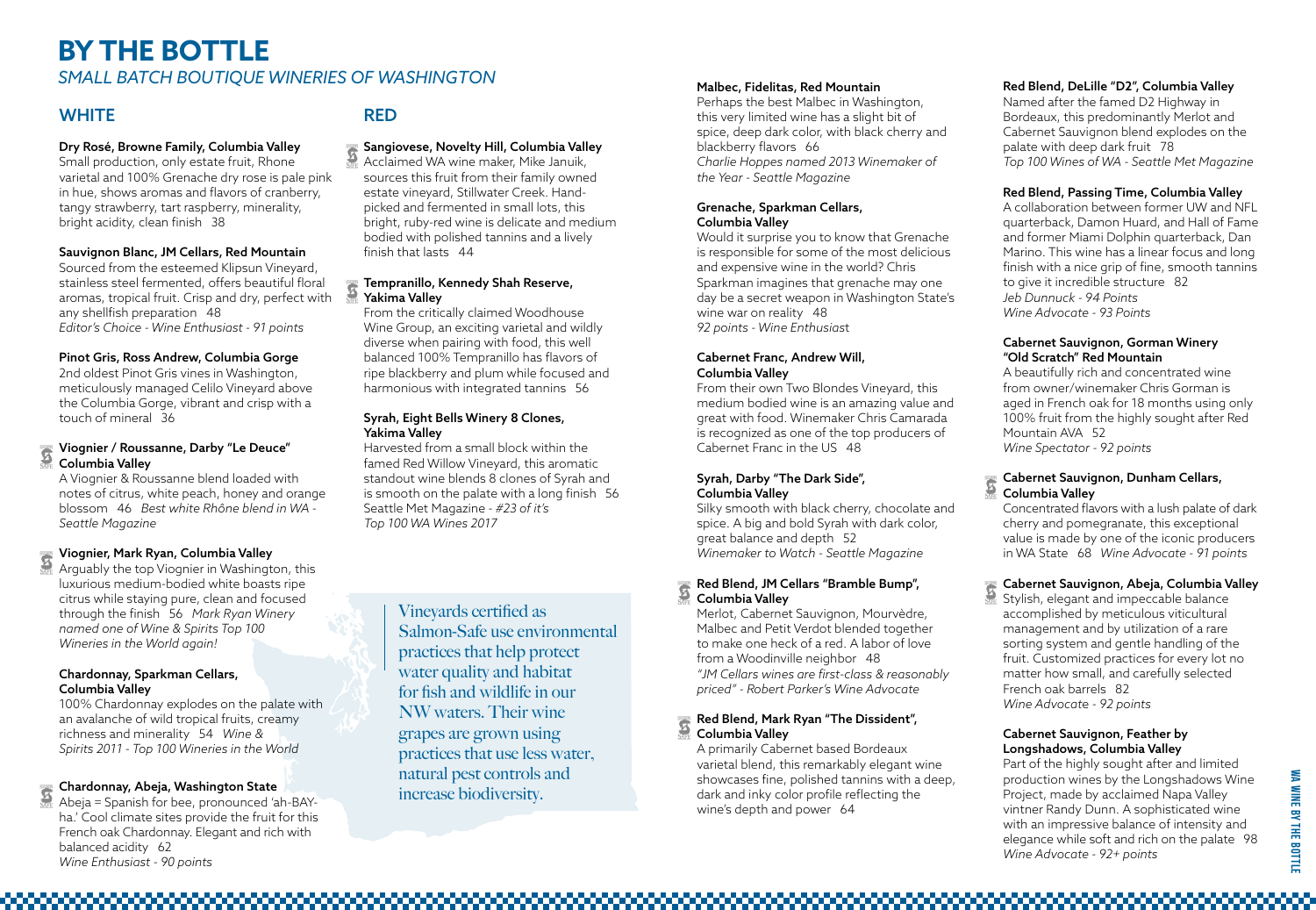### ALKI 2516 Alki Ave SW Seattle, WA 98116 (206) 937-6100

## DUKE'S LOCATIONS

TACOMA 3327 Ruston Way Tacoma, WA 98402 (253) 752-5444

500 Bellevue Way NE Ste 212 Bellevue, WA 98004 (425) 505-2247

**TUKWILA** 757 Southcenter Mall Tukwila, WA 98188 (206) 243-5200

### LAKE UNION

1111 Fairview Ave. N. Seattle, WA 98109 (206) 382-9963

GREEN LAKE 7850 Green Lake Dr. N. Seattle, WA 98103 (206) 522-4908

The best of both worlds! Chocolate brownie mixed together with chocolate chip cookie, baked and served warm with Lopez Island Creamery vanilla ice cream 990

> KENT 240 W. Kent Station St. Kent, WA 98032 (253) 850-6333

### Dear Guest,

Dense, moist and tasty, locally made by The Essential Baking Co. Likely the best carrot cake on the planet! 6<sup>60</sup>

Our mission at Duke's is to ensure our guests feel special. You are what matters at Duke's. If, for any reason, you are not satisfied with your experience at Duke's, you do not have to pay. It is our guarantee.

Lopez Island Creamery chocolate and espresso ice cream layered in a cookie crust with all natural chocolate sauce, homemade whipped cream and topped with toasted almonds 8<sup>90</sup>

Carefully Selected Local Ice Cream Made by local favorite - Lopez Island Creamery 3<sup>90</sup> Duke & John Moscrip

### Brookie Betty Boop

### "I Want You So Bad" Marionberry Pie

Cute little pie with wild Woodland, WA marionberries, served with a scoop of Lopez Island Creamery vanilla ice cream 890

### Pier Pie

### What's Her Name's Carrot Cake **gf**

By Lopez Island Creamery, ask your server for today's selections 390

### Meticulously Chosen Sorbet **gf**

\*All of Duke's treats are HFCS & soy lecithin-free!

#### **BELLEVUE**

## **SWEET TREATS**

*Your experience is not complete until you try one*